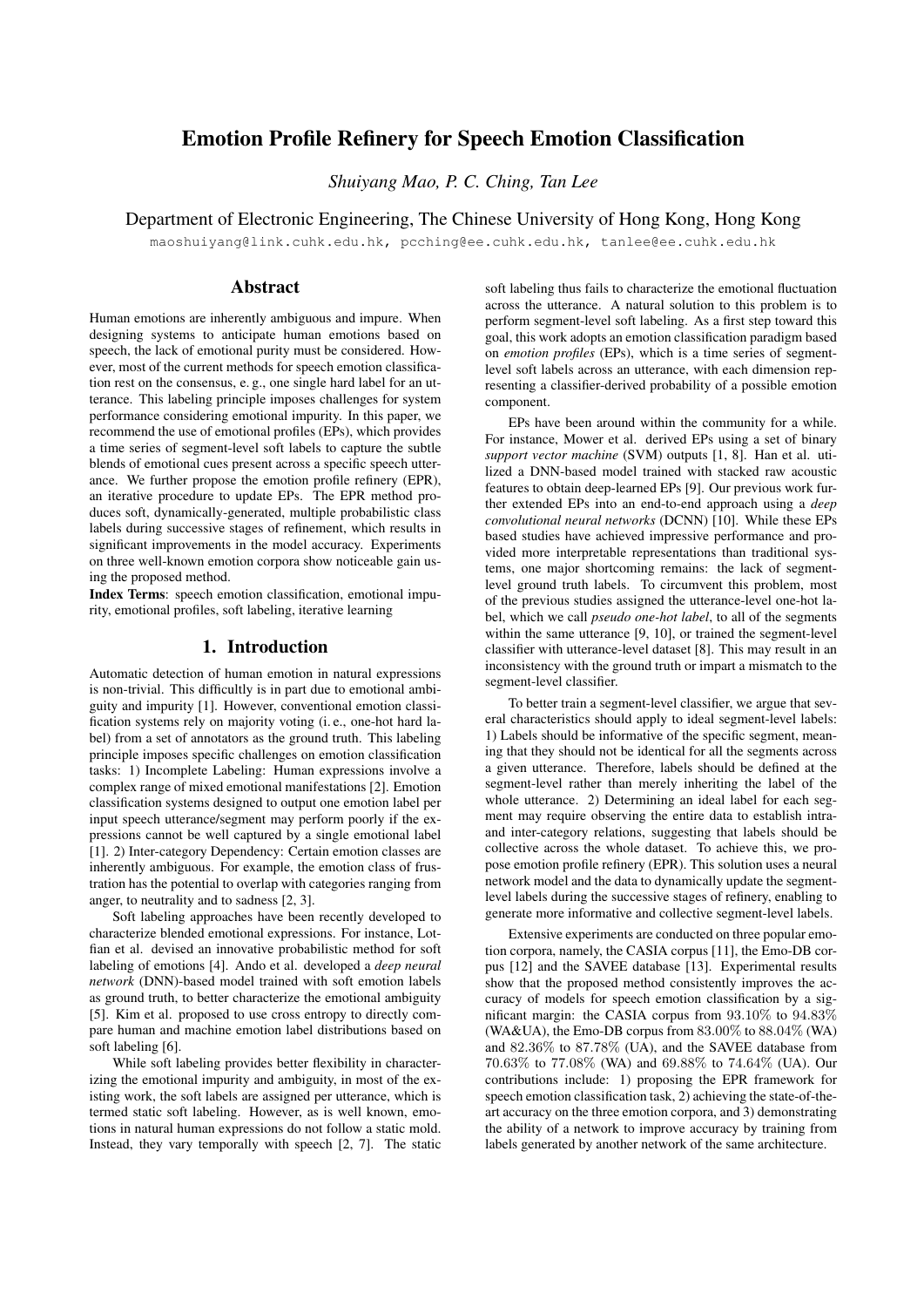

Figure 1: *Illustration of the proposed method*

# 2. Methods

Figure 1 illustrates a schematic approach of the proposed method. It comprises a series of VGG [14] networks trained to generate EPs from log-Mel filterbanks of individual segments. As the networks go through various stages of the refinery, the segment-level labels (and hence the EPs) are updated. The latest EPs are used for constructing utterance representations (i. e., extracting statistics across the EPs as in [10]). Finally, a *random forest* (RF) is employed to assign the utterance-level labels.

### 2.1. Emotion profiles (EPs)

Emotion profiles (EPs) were investigated and demonstrated to be useful for emotion classification tasks in [1, 8, 9, 10, 15, 16, 17]. Typically, EPs are time series of classifier-derived segment-level estimates of a set of the "basic" emotions (e. g., angry, happy, neutral, sad), with each EP component representing the probability of the corresponding emotion category.

#### *2.1.1. Generating EPs*

We generate the EPs using a VGG model trained on the 64-bin log Mel filterbanks of individual segments. The log Mel filterbanks are computed by *short-time Fourier transform* (STFT) with a window length of 25 ms, hop length of 10 ms, and FFT length of 512. Subsequently, 64-bin log Mel filterbank features are derived from each short-time frame, and the frame-level features are combined to form a time-frequency matrix representation of the segment. The trained VGG model aims to predict a probability distribution  $P_i$  for the i<sup>th</sup> segment in Utterance  $U$ :

$$
\bm{P}_i = [p_i(e_1), \ p_i(e_2), \ \cdots, \ p_i(e_K)]^T \in \mathbb{R}^{K \times 1}
$$
 (1)

where,  $e_1, e_2, \cdots, e_K$ , represent the set of "basic" emotions, and  $K$  denotes the number of possible emotions. The EP for Utterance *U* can then be formed as a multi-dimensional signal:

$$
\boldsymbol{U}_{EP} = [\boldsymbol{P}_1, \ \boldsymbol{P}_2, \ \cdots, \ \boldsymbol{P}_N] \in \mathbb{R}^{K \times N} \tag{2}
$$

where  $N$  is the number of segments in the utterance.

### 2.2. Emotion profile refinery (EPR)

Simply assigning the utterance-level emotion label to all of its segments as the ground truth may not be accurate. We address this problem by passing the dataset through multiple EPs refiners (i. e., a series of VGG networks). The first refinery network  $C_1$  is trained over the dataset, where each training segment is assigned the pseudo one-hot hard label that inherited from its utterance. The second refinery network  $C_2$  is trained over the same dataset but uses soft labels generated by  $C_1$  (maybe combined with the original pseudo one-hot hard labels to mitigate an overfitting problem caused by the refinery process, which will be discussed in Section 4). Once  $C_2$  is trained, we can similarly use the updated EPs to train a subsequent network  $C_3$ , and so on. The latest EPs are used as the ground truth EPs to construct the utterance representations for further classification.

#### *2.2.1. Loss*

We train the first refinery VGG network  $C_1$  using the crossentropy loss against the pseudo one-hot labels. We train each of the subsequent refinery networks  $C_t$  for  $t > 1$  by minimizing the KL-divergence between its output and the soft label (maybe combined with the original pseudo one-hot hard label) generated by the previous refinery network  $C_{t-1}$ . Letting  $p^t(e_k)$  be the probability assigned to class  $e_k$  in the output of model  $C_t$ , our loss function for training model  $C_t$  is:

$$
\mathcal{L}_t = -\sum_k p^{t-1}(e_k) \log \frac{p^t(e_k)}{p^{t-1}(e_k)}
$$
  
= 
$$
-\sum_k p^{t-1}(e_k) \log p^t(e_k) + \sum_k p^{t-1}(e_k) \log p^{t-1}(e_k)
$$
 (3)

The second term is constant with respect to  $C_t$ . We can remove it and instead minimize the cross-entropy loss:

$$
\hat{\mathcal{L}}_t = -\sum_k p^{t-1}(e_k) \log p^t(e_k) \tag{4}
$$

# 3. Emotion Corpora

Three different emotion corpora are used to evaluate the validity and universality of our method, namely, a Chinese emotion corpus (CASIA) [11], a German emotion corpus (Emo-DB) [12] and an English emotional database (SAVEE) [13], which are summarized in Table 1. All of the emotion categories are selected for each of the three stated emotion corpora, respectively.

Specifically, the CASIA corpus [11] contains 9, 600 utterances that are simulated by four subjects (two males and two females) in six different emotional states, i. e., angry, fear, happy, neutral, sad, and surprise. In our experiments, we only use 7, 200 utterances that correspond to 300 linguistically neutral sentences with the same statements.

The Berlin Emo-DB German corpus (Emo-DB) [12] was collected by the Institute of Communication Science at the Technical University of Berlin. Ten professional actors (five males and five females) each produced ten utterances in German to simulate seven different emotions. The number of spoken utterances for these seven emotions is not equally distributed: 126 anger, 81 boredom, 47 disgust, 69 fear, 71 joy, 79 neutral, and 62 sadness.

The Surrey audio-visual expressed emotion database (SAVEE) [13] consists of recordings from four male actors in seven different emotions: anger, disgust, fear, happy, sad, surprise, and neutral. Each speaker produced 120 utterances. The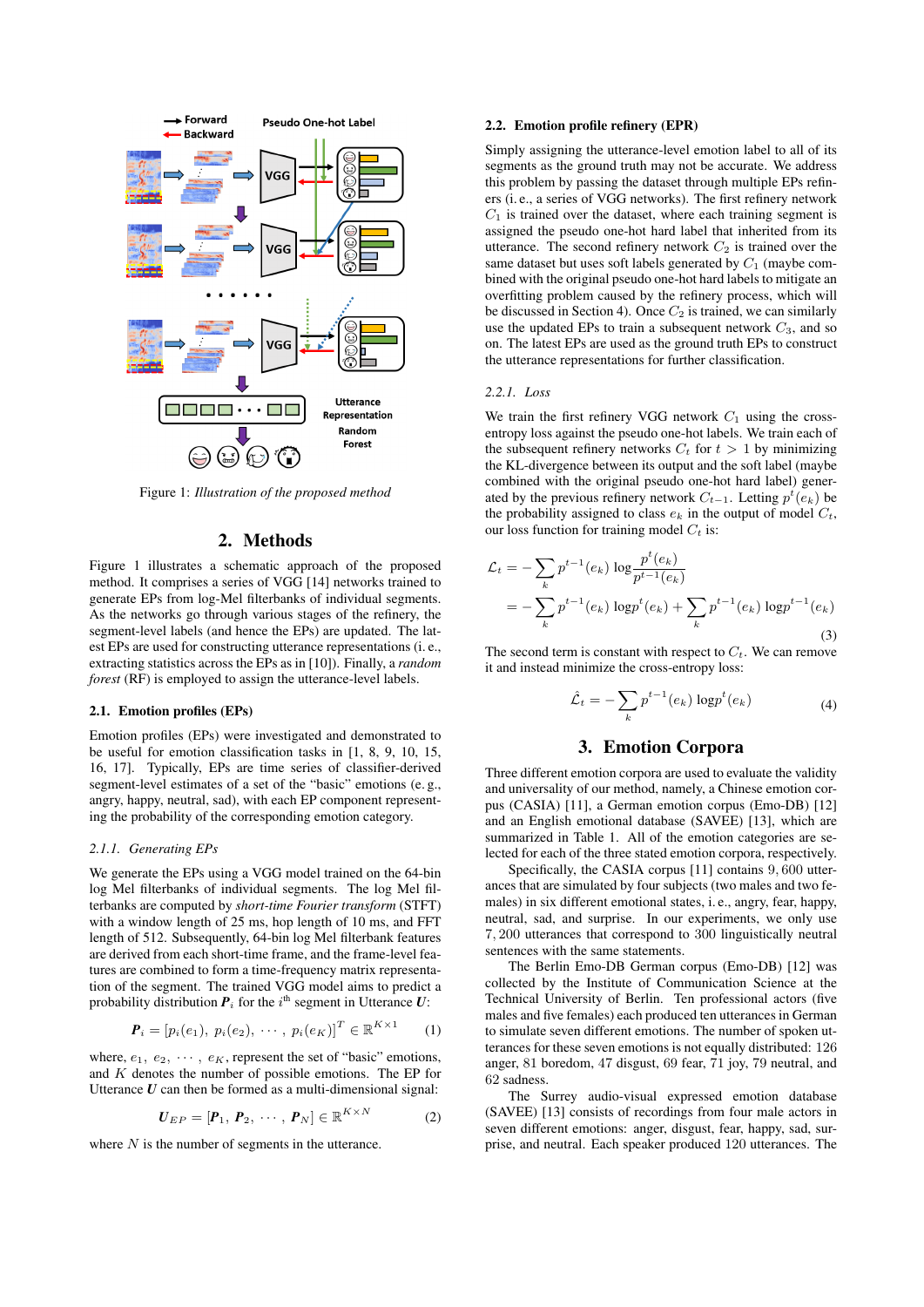sentences were chosen from the standard TIMIT corpus and phonetically-balanced for each emotion.

Table 1: *Overview of the selected emotion corpora. (#Utterances: number of utterances used, #Subjects: number of subjects, and #Emotions: number of emotions involved.)*

| Corpora      | Language | #Utterances | #Subjects      | #Emotions |
|--------------|----------|-------------|----------------|-----------|
| <b>CASIA</b> | Chinese  | 7,200       | $4(2$ female)  |           |
| $E$ mo-DB    | German   | 535         | $10(5$ female) |           |
| <b>SAVEE</b> | English  | 480         | $4(0)$ female) |           |

# 4. Experiments

We evaluate the proposed method on the three mentioned emotion corpora. We first explore the effect of EPR without combining the original pseudo one-hot hard label, which we call *standard EPR* (sEPR). We then present some ablation studies and analyses to investigate the source of the improvements using the sEPR method. Finally, the original pseudo one-hot hard label is combined with the soft label generated by an iterative EPR process, which we call *pseudo one-hot hard label assisted EPR* (pEPR). The pEPR method achieves the best results.

#### 4.1. Setup

The size of each speech segment is set to 32 frames, i.e., the total length of a segment is 10 ms  $\times$  32 + (25 - 10) ms = 335 ms. For the CASIA corpus, the segment hop length is set to 30 ms, whilst it is set to 10 ms for the Emo-DB corpus and the SAVEE database. In this way, we collected 418,722 segments for the CASIA corpus, 131,053 segments for the Emo-DB corpus, and 51,027 segments for the SAVEE database, to train the VGG network, respectively.

For the VGG network, the architecture of the convolutional layers is based on the configurations (i. e., configuration E) in the original paper [14]. A tweak is made to the number of units in the last softmax layer in order to make it suitable for our tasks. In the training stage, ADAM [18] optimizer with default setting in Tensorflow [19] was used, with an initial learning rate of 0.001 and an exponential decay scheme with a rate of 0.8 every 2 epochs. The batch size was set to 128. Early stopping with patience of 3 epochs was utilized to mitigate an overfitting problem. Maximum number of epochs was set to 20.

The EPs were generated using ten-fold cross-validation. A *random forest* (RF) with default setting in Scikit-learn [20] was then employed to make the utterance-level decision, where another ten-fold cross-validation was performed. The results were presented in terms of unweighted accuracy (UA) and weighted accuracy (WA), respectively. It is worth noting that the UA and WA are the same for the CASIA corpus as the CASIA corpus is (perfectly) balanced concerning the emotion category.

#### 4.2. Standard EPR (sEPR)

We first investigated the effect of sEPR. Table 2 shows the experimental results on the three mentioned emotion corpora. Each row represents a randomly-initialized instance of VGG network trained with labels refined by the network directly one row above it in the table. As can be observed: 1) All VGG networks achieved the best performance after one single round of sEPR process, after which performance diminished significantly. 2) The performance gain was only minor. To explain



Figure 2: *An example of EP evolution for the audio file "Happy liuchanhg 440.wav" from the CASIA corpus. The sEPR method was applied.*

these observations, we looked into the EPs generated during each sEPR iteration. Figure 2 shows an example of EP evolution during two successive stages of refinement for the audio file "Happy liuchanhg 440.wav" from the CASIA corpus. It is obvious that the sEPR method tends to flatten and collapse the EPs iteratively, and each output dimension of  $VGG<sup>2</sup>$  is close to 0.16, i. e., the value obtained by a random guess for the CASIA corpus. We argue that this is because the model tends to minimize the cross-entropy progressively, and the refined EPs contain information that it has memorized from the previous round of training examples. Therefore, a severe overfitting problem happened. We further argue that there is a trade-off between the minimization of segment-level cross-entropy and the maximization of utterance-level accuracy. To address this problem, the pEPR method was proposed and experimented. This is discussed further in Section 4.4.

Table 2: *Results using the sEPR method on the three stated emotion corpora. Each model is trained using labels refined by the* model right above it. That is,  $VGG^2$  is trained by the labels *refined by* VGG*, and so on. The first row networks are trained using the original pseudo one-hot hard labels.*

| <b>CASIA</b>     |       |       | $Emo-DB$  | <b>SAVEE</b> |       |       |
|------------------|-------|-------|-----------|--------------|-------|-------|
| Model            | WA    | UA    | <b>WA</b> | UA           | WA    | UA    |
| VGG              | 93.10 | 93.10 | 83.00     | 82.36        | 70.63 | 69.88 |
| VGG <sup>2</sup> | 93.67 | 93.67 | 83.74     | 83.96        | 71.88 | 70.64 |
| $VGG^3$          | 90.07 | 90.07 | 69.91     | 67.92        | 26.04 | 21.07 |

### 4.3. Dynamic labels vs. soft labels

In the very beginning, we posit that the benefits of using sEPR are twofold: 1) Each segment is dynamically re-labeled with a more accurate label, and 2) the introduction of soft labeling. To assess the improvement from dynamic labeling alone, we performed label refinement with hard dynamic labels. Specifically, we passed each segment to the VGG network, and the one-hot label was assigned by choosing the most-likely category from the network output. To observe the improvement from soft labeling alone, we investigated the soft static labels. To compute the soft static label for a given segment, we passed all segments within the same utterance to the VGG network, and the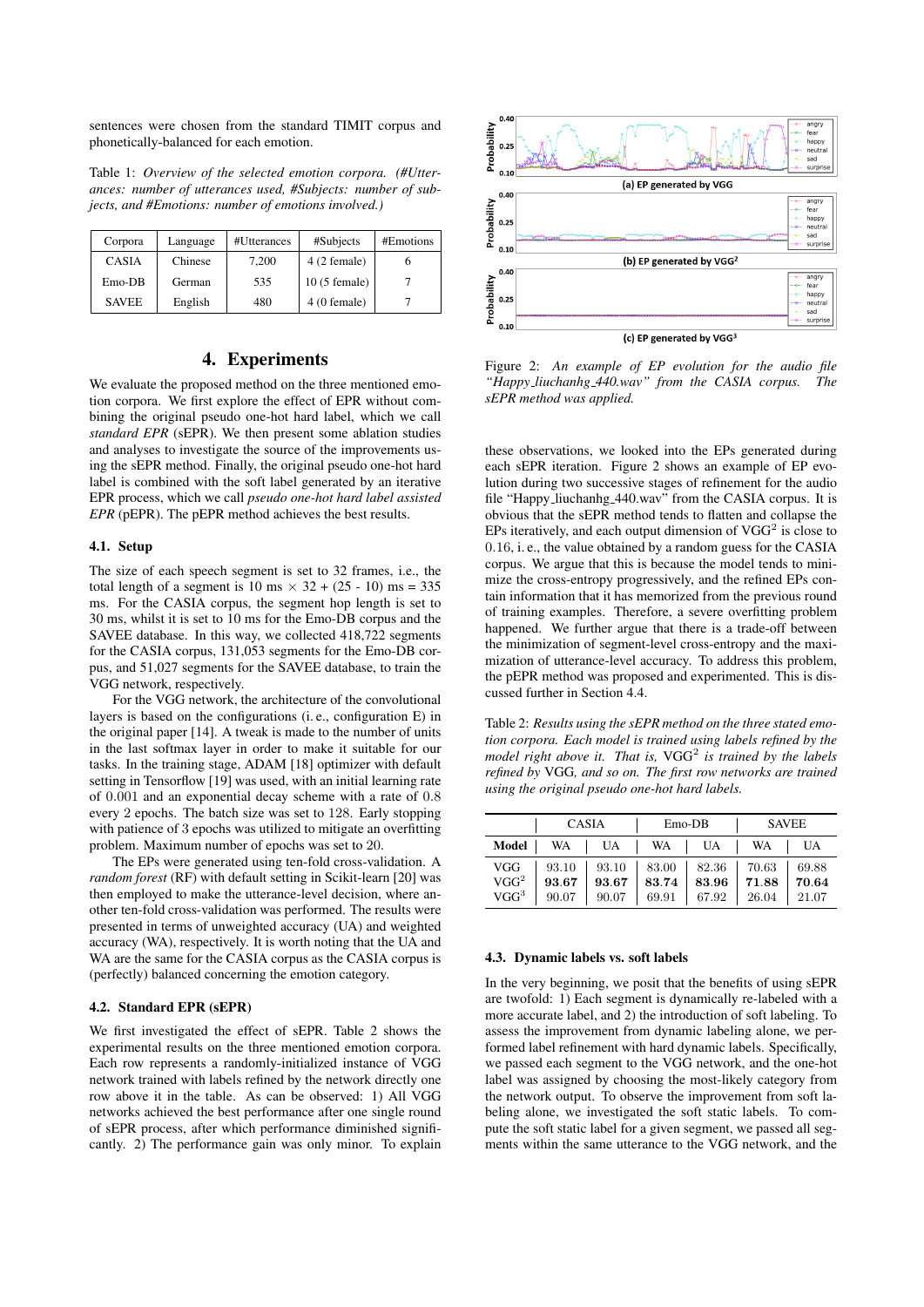

Figure 3: *Confusion matrices obtained using the pEPR method on (a) the CASIA corpus; (b) the Emo-DB corpus; (c) the SAVEE database.*



Figure 4: *An example of EP evolution for the audio file "Happy liuchanhg 440.wav" from the CASIA corpus. The pEPR method was applied.*

soft static label was computed by averaging the network outputs across the utterance. Table 3 shows the results. As can be seen, the hard dynamic labeling consistently improved the accuracy of the network for the three emotion corpora, while it was not the case for the soft static labeling. However, when they were combined we observed an additional improvement, suggesting that they address different issues with labels in the dataset.

Table 3: *Comparison of experimental results for hard dynamic labels and soft static labels.*

|              | <b>CASIA</b> |       |       | $E$ mo-DB |       | <b>SAVEE</b> |  |
|--------------|--------------|-------|-------|-----------|-------|--------------|--|
| Model        | WA           | UA    | WA    | UA        | WA    | UA           |  |
| No Refinery  | 93.10        | 93.10 | 83.00 | 82.36     | 70.63 | 69.88        |  |
| Soft Static  | 91.36        | 91.36 | 79.64 | 78.77     | 67.71 | 66.48        |  |
| Hard Dynamic | 93.21        | 93.21 | 83.18 | 83.13     | 71.04 | 70.00        |  |
| Soft Dynamic | 93.67        | 93.67 | 83.74 | 83.96     | 71.88 | 70.64        |  |

### 4.4. Pseudo one-hot hard label assisted EPR (pEPR)

In this section, we aimed at mitigating the overfitting problem reported in Section 4.2. We handled this issue by combining the generated soft labels with the original pseudo one-hot hard labels. Specifically, the network output (e. g., [0.6, 0.1, 0.1,

0.2]) of a certain segment and its original pseudo one-hot hard label (e. g.,  $[1, 0, 0, 0]$ ) were added and normalized (i. e.,  $[0.8, 0.0]$ ) 0.05, 0.05, 0.1]), which was then used as the refined label to train the next network. The intuition of this operation is only natural. Since there exists a trade-off between the minimization of the segment-level cross-entropy and the optimization of the utterance-level performance (refer to Section 4.2), we conjecture that the combination of the original pseudo one-hot hard labels might offer an advantage in regularizing the segment-level network training and adding a strong bias towards utterancelevel accuracy. Figure 4 shows an example of EP evolution generated using the pEPR method for the same audio file as in Section 4.2. It can be observed that the serve EPs flattening and collapse encountered using sEPR method (see Figure 2) disappeared. Table 4 shows the results. A significant improvement can be observed compared to the sEPR method, which corroborated our previous conjecture. Figure 3 shows the corresponding confusion matrices obtained using the pEPR method on the three mentioned emotion corpora, respectively.

Table 4: *Results using the pEPR method on the three stated emotion corpora.*

|            | CASIA |       | $Emo-DB$ |       | <b>SAVEE</b> |       |
|------------|-------|-------|----------|-------|--------------|-------|
| Model      | WA    | UA    | WA       | UA    | WA           | UA    |
| VGG        | 93.10 | 93.10 | 83.00    | 82.36 | 70.63        | 69.88 |
| $VGG^{*2}$ | 94.83 | 94.83 | 87.10    | 86.78 | 73.96        | 71.67 |
| $VGG^{*3}$ | 94.54 | 94.54 | 86.92    | 86.42 | 76.67        | 74.33 |
| $VGG^{*4}$ | 94.60 | 94.60 | 85.23    | 85.07 | 77.08        | 74.64 |
| $VGG^{*5}$ | 94.24 | 94.24 | 88.04    | 87.78 | 74.58        | 73.10 |

### 5. Conclusions

In this paper, we addressed the problem of emotional impurity encountered in speech emotion classification task using emotion profile refinery (EPR). This method allows us to dynamically label the speech segments with soft targets, which characterizes the probability distributions of the underlying mixture of emotions at segment level. Two EPR method, namely, the standard EPR (sEPR) and the pseudo one-hot hard label assisted EPR (pEPR), were proposed and investigated, and the latter significantly outperformed the former. We achieved the state-of-theart results on three well-known emotion corpora, respectively.